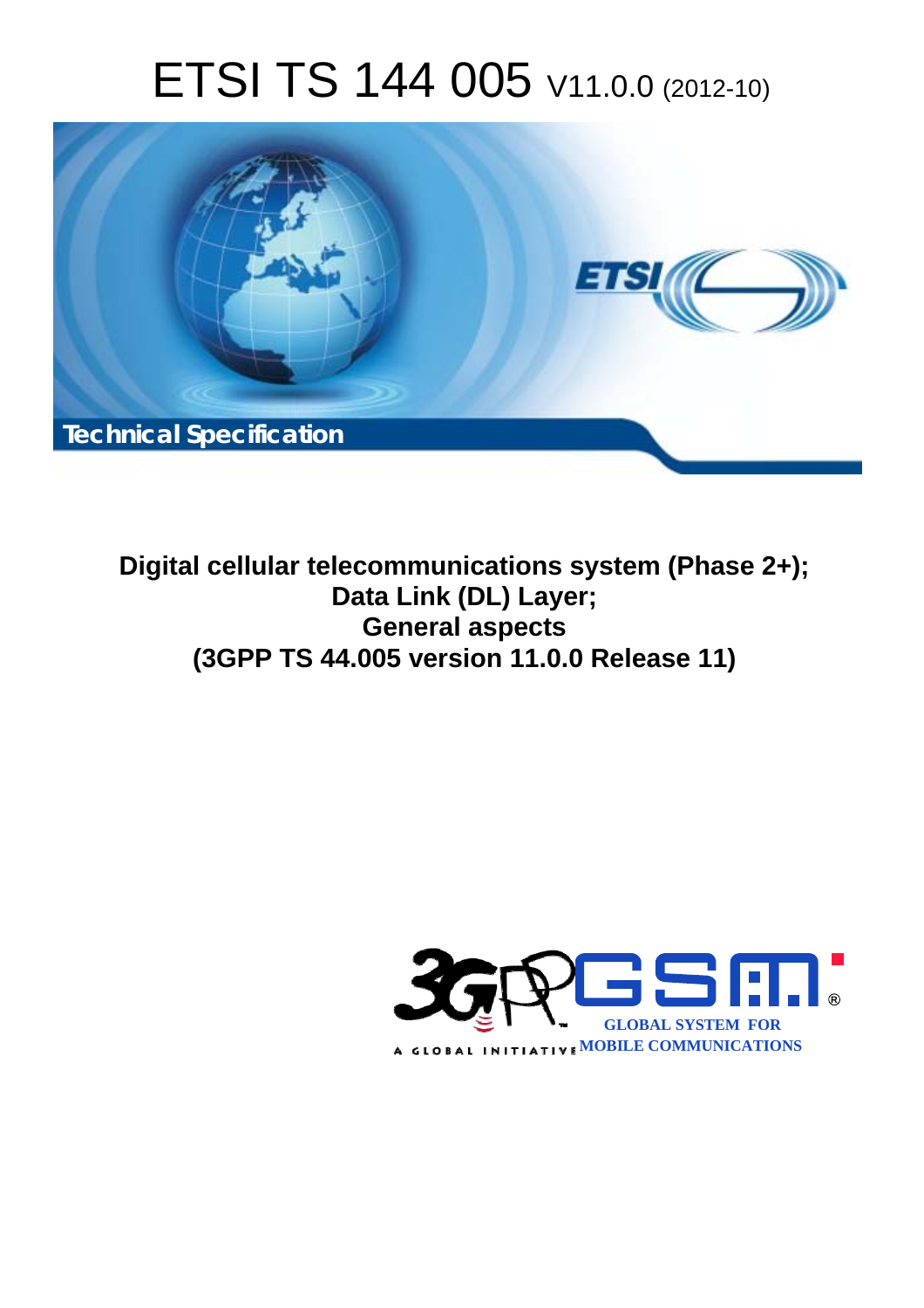Reference RTS/TSGG-0244005vb00

> Keywords GSM

#### *ETSI*

#### 650 Route des Lucioles F-06921 Sophia Antipolis Cedex - FRANCE

Tel.: +33 4 92 94 42 00 Fax: +33 4 93 65 47 16

Siret N° 348 623 562 00017 - NAF 742 C Association à but non lucratif enregistrée à la Sous-Préfecture de Grasse (06) N° 7803/88

#### *Important notice*

Individual copies of the present document can be downloaded from: [http://www.etsi.org](http://www.etsi.org/)

The present document may be made available in more than one electronic version or in print. In any case of existing or perceived difference in contents between such versions, the reference version is the Portable Document Format (PDF). In case of dispute, the reference shall be the printing on ETSI printers of the PDF version kept on a specific network drive within ETSI Secretariat.

Users of the present document should be aware that the document may be subject to revision or change of status. Information on the current status of this and other ETSI documents is available at <http://portal.etsi.org/tb/status/status.asp>

If you find errors in the present document, please send your comment to one of the following services: [http://portal.etsi.org/chaircor/ETSI\\_support.asp](http://portal.etsi.org/chaircor/ETSI_support.asp)

#### *Copyright Notification*

No part may be reproduced except as authorized by written permission. The copyright and the foregoing restriction extend to reproduction in all media.

> © European Telecommunications Standards Institute 2012. All rights reserved.

**DECT**TM, **PLUGTESTS**TM, **UMTS**TM and the ETSI logo are Trade Marks of ETSI registered for the benefit of its Members. **3GPP**TM and **LTE**™ are Trade Marks of ETSI registered for the benefit of its Members and of the 3GPP Organizational Partners.

**GSM**® and the GSM logo are Trade Marks registered and owned by the GSM Association.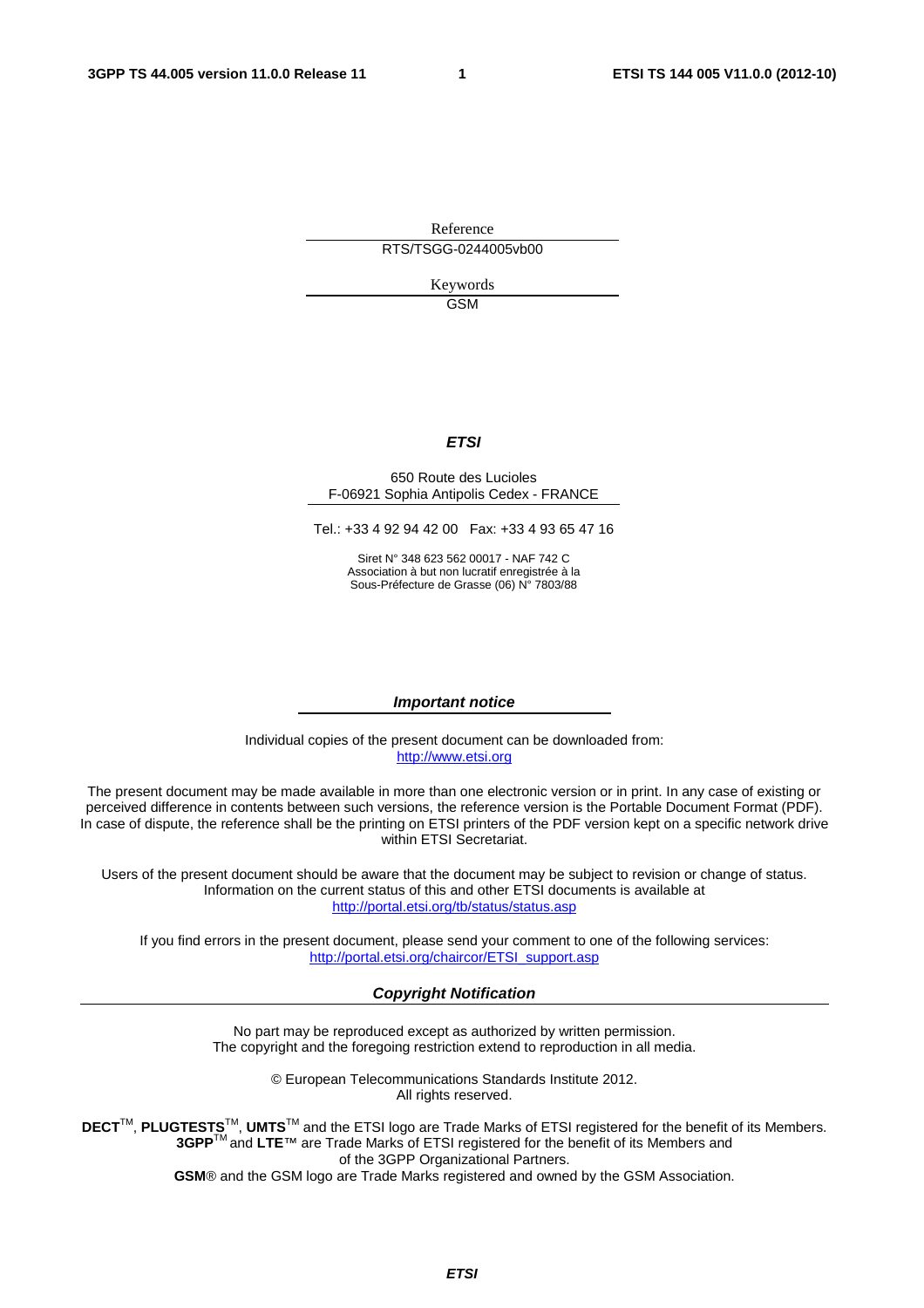# Intellectual Property Rights

IPRs essential or potentially essential to the present document may have been declared to ETSI. The information pertaining to these essential IPRs, if any, is publicly available for **ETSI members and non-members**, and can be found in ETSI SR 000 314: *"Intellectual Property Rights (IPRs); Essential, or potentially Essential, IPRs notified to ETSI in respect of ETSI standards"*, which is available from the ETSI Secretariat. Latest updates are available on the ETSI Web server [\(http://ipr.etsi.org](http://webapp.etsi.org/IPR/home.asp)).

Pursuant to the ETSI IPR Policy, no investigation, including IPR searches, has been carried out by ETSI. No guarantee can be given as to the existence of other IPRs not referenced in ETSI SR 000 314 (or the updates on the ETSI Web server) which are, or may be, or may become, essential to the present document.

# Foreword

This Technical Specification (TS) has been produced by ETSI 3rd Generation Partnership Project (3GPP).

The present document may refer to technical specifications or reports using their 3GPP identities, UMTS identities or GSM identities. These should be interpreted as being references to the corresponding ETSI deliverables.

The cross reference between GSM, UMTS, 3GPP and ETSI identities can be found under [http://webapp.etsi.org/key/queryform.asp.](http://webapp.etsi.org/key/queryform.asp)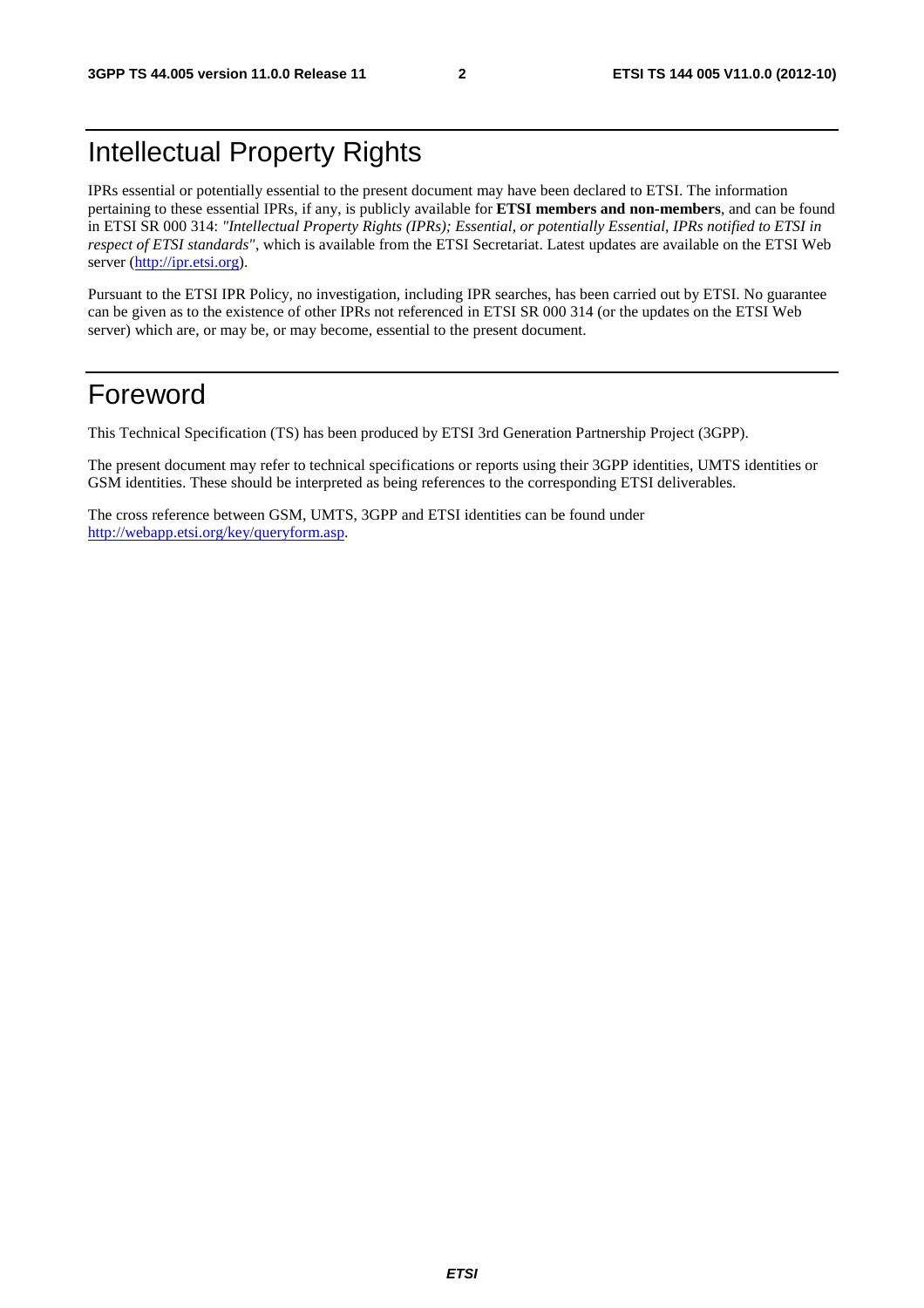$\mathbf{3}$ 

# Contents

| 1              |                               |  |  |  |  |  |
|----------------|-------------------------------|--|--|--|--|--|
| $\overline{2}$ |                               |  |  |  |  |  |
| 2a             |                               |  |  |  |  |  |
| 3              |                               |  |  |  |  |  |
| 3.1            |                               |  |  |  |  |  |
| 3.2            |                               |  |  |  |  |  |
| 3.3            |                               |  |  |  |  |  |
| 3.4            |                               |  |  |  |  |  |
| 3.4.1          |                               |  |  |  |  |  |
| 3.4.2          |                               |  |  |  |  |  |
| 3.4.3          |                               |  |  |  |  |  |
| 3.5            |                               |  |  |  |  |  |
| 4              |                               |  |  |  |  |  |
| 4.1            |                               |  |  |  |  |  |
| 4.2            |                               |  |  |  |  |  |
| 4.2.1          |                               |  |  |  |  |  |
| 4.2.2          |                               |  |  |  |  |  |
| 4.2.3          |                               |  |  |  |  |  |
|                |                               |  |  |  |  |  |
| 4.2.4          |                               |  |  |  |  |  |
| 4.2.5          |                               |  |  |  |  |  |
| 4.2.6          |                               |  |  |  |  |  |
| 4.3            |                               |  |  |  |  |  |
| 4.4            |                               |  |  |  |  |  |
| 4.4.1          |                               |  |  |  |  |  |
| 4.4.2          |                               |  |  |  |  |  |
| 5              |                               |  |  |  |  |  |
| 5.1            |                               |  |  |  |  |  |
| 5.2            |                               |  |  |  |  |  |
| 5.3            |                               |  |  |  |  |  |
| 5.4            |                               |  |  |  |  |  |
| 5.5            |                               |  |  |  |  |  |
|                |                               |  |  |  |  |  |
| 6              |                               |  |  |  |  |  |
| 6.1            |                               |  |  |  |  |  |
| 6.2            |                               |  |  |  |  |  |
| 6.2.1          |                               |  |  |  |  |  |
| 6.2.2          |                               |  |  |  |  |  |
|                | <b>Annex A (informative):</b> |  |  |  |  |  |
|                |                               |  |  |  |  |  |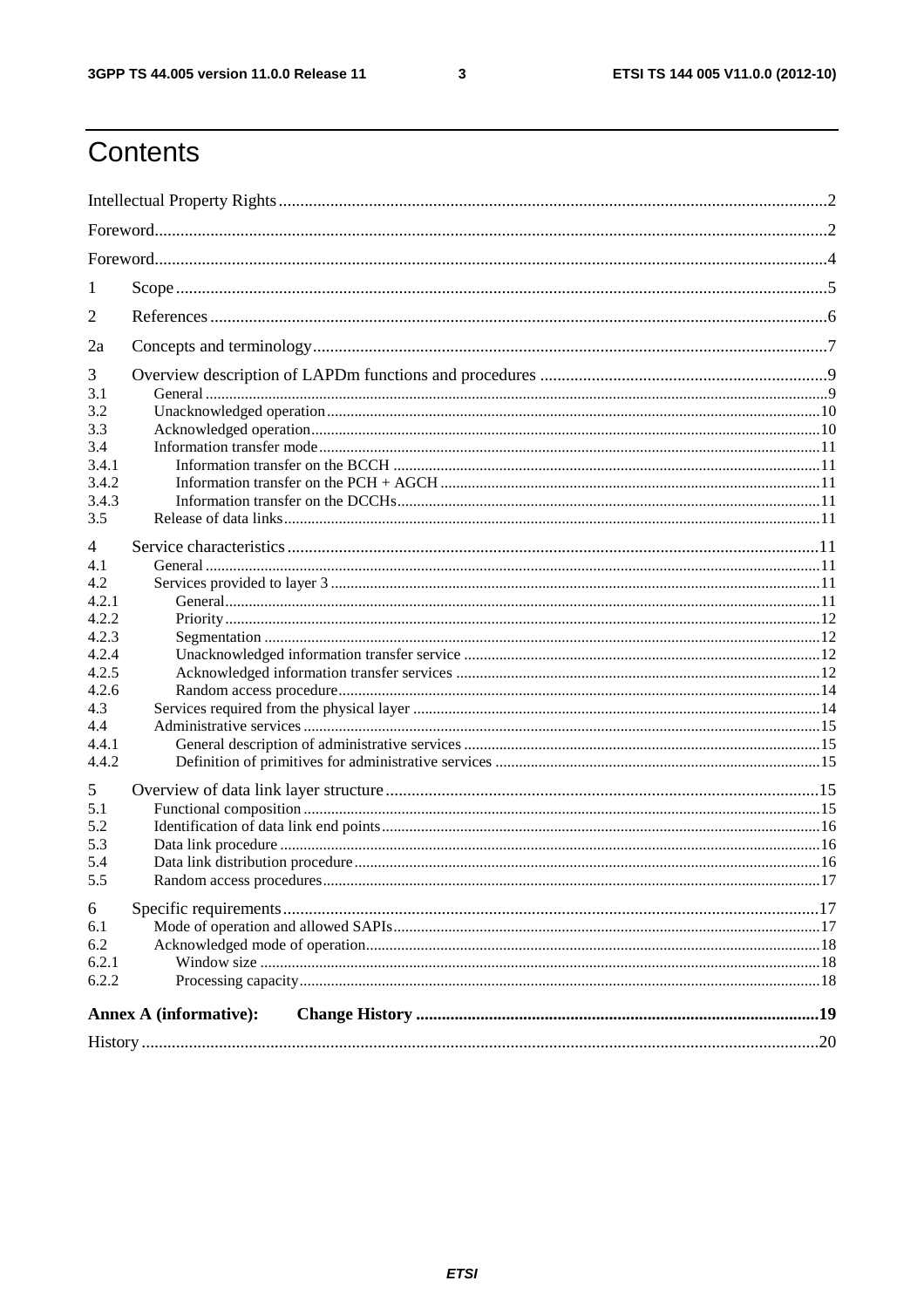# Foreword

This Technical Specification has been produced by the 3<sup>rd</sup> Generation Partnership Project (3GPP).

The contents of the present document are subject to continuing work within the TSG and may change following formal TSG approval. Should the TSG modify the contents of the present document, it will be re-released by the TSG with an identifying change of release date and an increase in version number as follows:

Version x.y.z

where:

- x the first digit:
	- 1 presented to TSG for information;
	- 2 presented to TSG for approval;
	- 3 or greater indicates TSG approved document under change control.
- y the second digit is incremented for all changes of substance, i.e. technical enhancements, corrections, updates, etc.
- z the third digit is incremented when editorial only changes have been incorporated in the document.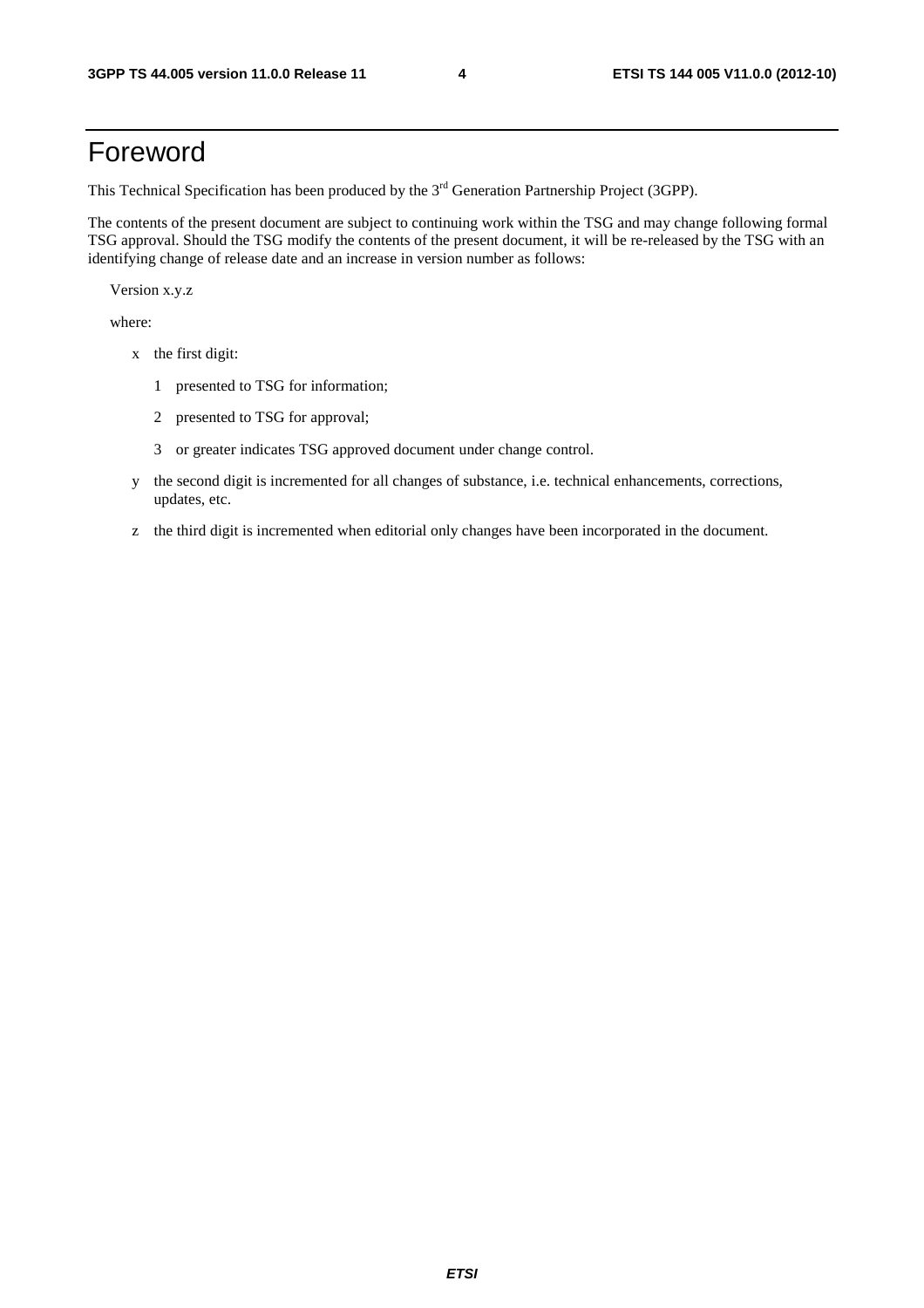# 1 Scope

The present document describes in general terms the Link Access Procedures on the Dm channel, LAPDm. The application of this protocol to other channel types is for further study. Details are provided in 3GPP TS 44.006.

The purpose of LAPDm is to convey information between layer 3 entities across the GSM PLMN radio interface (MS to network interface) using the Dm channel.

NOTE 1: The term Dm channel is used for convenience to designate the collection of all the various signalling channels required in the GSM system. See also 3GPP TS 44.003.

The definition of LAPDm is based on the principles and terminology of:

- ITU-T Recommendations X.200 and X.210: the reference model for Open Systems Interconnection (OSI);
- ITU-T Recommendations Q.920 and Q.921: the specification of LAPD for the user-network interface in ISDN;
- ITU-T Recommendation X.25 LAPB: user-network interface for packet mode terminals; and
- ISO/IEC 3309 and ISO 4335: High-level Data Link Control (HDLC) standards for frame structure and elements of procedures.

LAPDm is a protocol that operates at the data link layer of the OSI architecture. The relationship between the data link layer and other protocol layers is defined below.

- NOTE 2: The interface between the mobile station and external terminal equipment/terminal adapters is defined in the Technical Specifications of the GSM 07-series.
- NOTE 3: The physical layer on the radio interface is defined in 3GPP TS 44.004 and layer 3 is defined in 3GPP TS 24.007, 3GPP TS 44.018, 3GPP TS 24.010 and 3GPP TS 24.011. Reference should be made to these Technical Specifications for the complete definitions of the protocols and procedures across the GSM PLMN radio interface.
- NOTE 4: The term "data link layer" is used in the main text of the present document. However, mainly in figures and tables, the terms "layer 2" and "L2" are used abbreviations. Furthermore, in accordance with 3GPP TS 24.007 and 3GPP TS 44.018 the term "layer 3" is used to indicate the layer above the data link layer.

LAPDm is independent of the transmission bit rate. It requires physical channels with characteristics as defined in 3GPP TS 44.003.

Clause 2 below describes basic concepts used in the present document and 3GPP TS 44.006.

Clause 3 gives an overview description of LAPDm functions and procedures.

Clause 4 summarizes the services that the data link layer provides to layer 3 and the services that the data link layer requires from the physical layer.

Clause 5 provides an overview of the data link layer structure.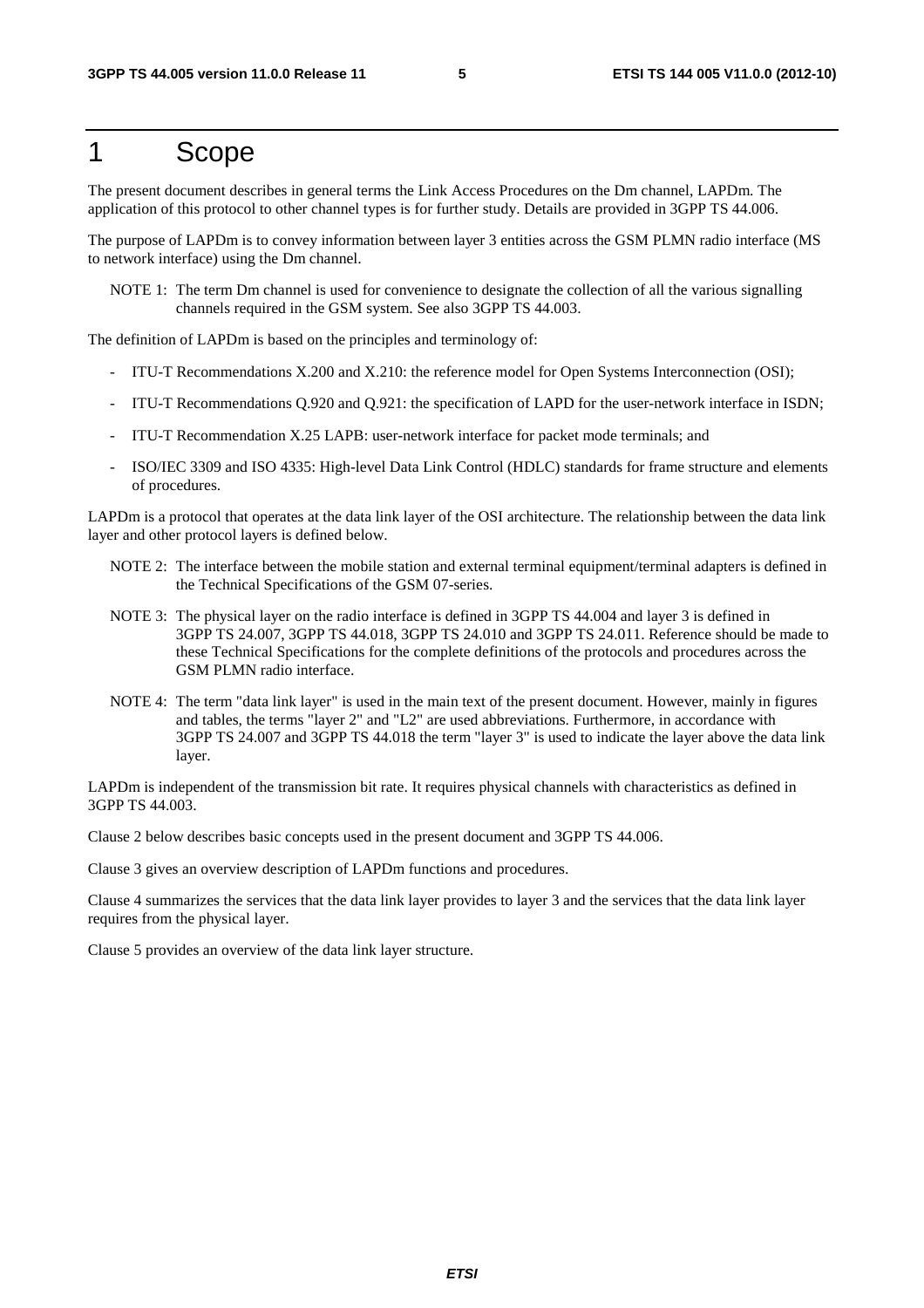# 2 References

The following documents contain provisions which, through reference in this text, constitute provisions of the present document.

- References are either specific (identified by date of publication, edition number, version number, etc.) or non-specific.
- For a specific reference, subsequent revisions do not apply.
- For a non-specific reference, the latest version applies. In the case of a reference to a 3GPP document (including a GSM document), a non-specific reference implicitly refers to the latest version of that document *in the same Release as the present document*.
- [1] 3GPP TR 21.905: "Vocabulary for 3GPP Specifications".
- [2] 3GPP TS 44.001: "Mobile Station Base Station System (MS BSS) Interface General Aspects and Principles".
- [3] 3GPP TS 44.003: "Mobile Station Base Station System (MS BSS) Interface Channel Structures and Access Capabilities".
- [4] 3GPP TS 44.004: "Layer 1; General requirements".
- [5] 3GPP TS 44.006: "Mobile Station Base Station System (MS BSS) interface Data Link (DL) layer specification".
- [6] 3GPP TS 24.007: "Mobile radio interface signalling layer 3; General aspects".
- [7] 3GPP TS 44.018: "Mobile radio interface layer 3 specification; Radio Resource Control Protocol".
- [8] 3GPP TS 24.010: "Mobile radio interface layer 3; Supplementary services specification; General aspects".
- [9] 3GPP TS 24.011: "Point-to-Point (PP) Short Message Service (SMS) support on mobile radio interface".
- [10] (void).
- [11] (void).
- [12] (void).
- [13] (void).
- [14] (void).
- [15] ITU-T Recommendation X.25: "Interface between Data Terminal Equipment (DTE) and Data Circuit-terminating Equipment (DCE) for terminals operating in the packet mode and connected to public data networks by dedicated circuit".
- [16] ITU-T Recommendation X.200: "Information technology Open Systems Interconnection Basic Reference Model: The basic model".
- [17] ITU-T Recommendation X.210: "Information technology Open systems interconnection Basic Reference Model: Conventions for the definition of OSI services".
- [18] ITU-T Recommendation Q.920: "ISDN user-network interface data link layer General aspects".
- [19] ITU-T Recommendation Q.921: "ISDN user-network interface Data link layer specification".
- [20] ISO/IEC 3309: "Information technology Telecommunications and information exchange between systems - High-level Data Link Control (HDLC) procedures - Frame structure".
- [21] ISO/IEC 4335: "Information technology Telecommunications and information exchange between systems - High-level Data Link Control (HDLC) procedures - Elements of procedures".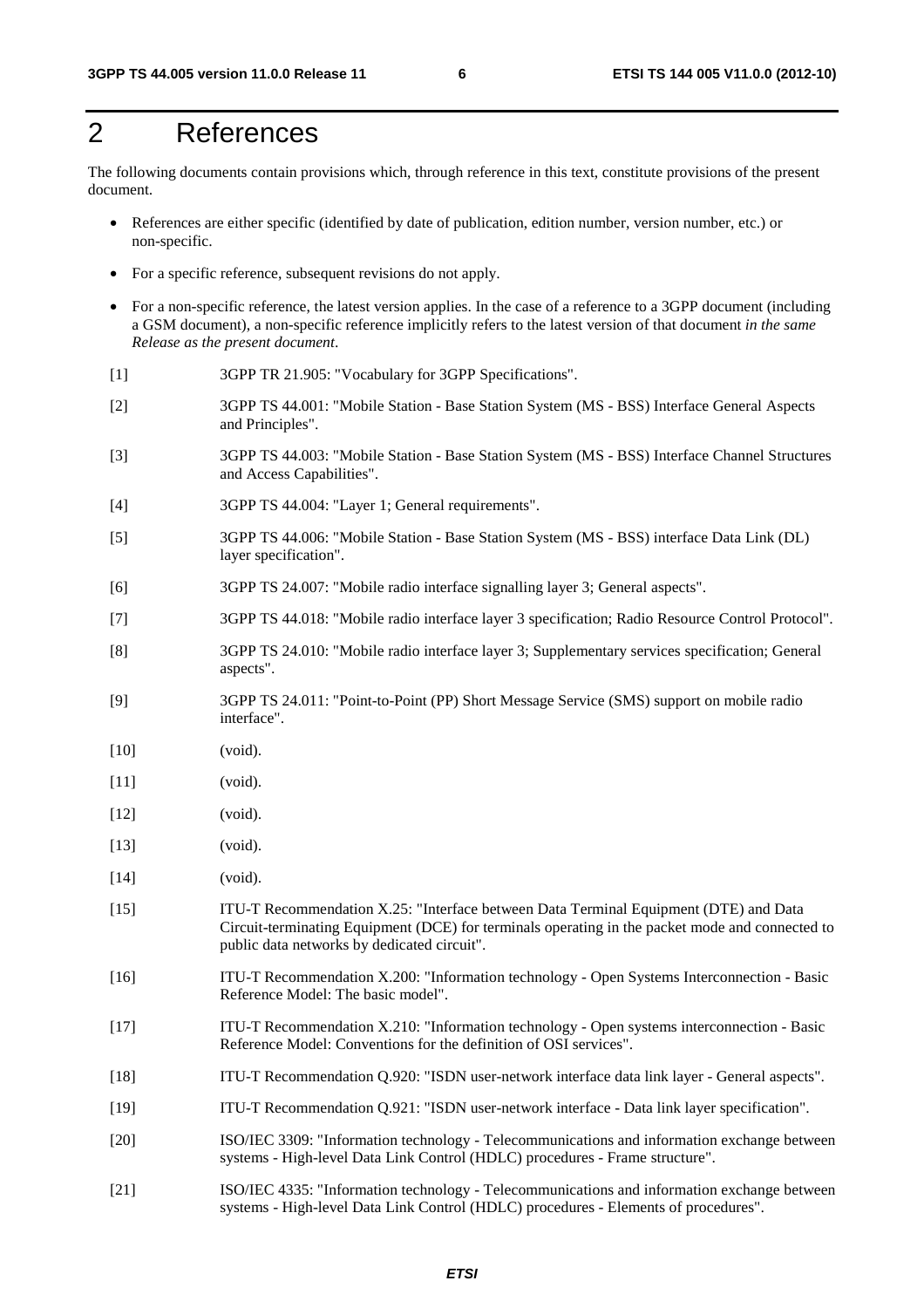# 2a Concepts and terminology

The general layering principles used in the present document and other specifications in the 44 series are given in 3GPP TS 44.001.

The data link layer is the next to lowest layer of the OSI reference model. The data link layer receives services from the physical layer and provides services to layer 3.

The services provided by the data link layer are the combination of the services and functions provided by both the data link layer and the physical layer.

A data link layer Service Access Point (SAP) is the point at which the data link layer provides services to layer 3. The Service Access Point is identified by a Service Access Point Identifier (SAPI). One or more data link connection endpoints can be associated with each data link layer SAP. See figure 1. A data link connection endpoint is identified by a data link connection endpoint identifier (as seen from layer 3) and by a Data Link Connection Identifier DLCI (as seen from the data link layer).

SAPIs and DLCIs used by LAPDm are defined in subclause 5.2.



**Figure 1: Entities, service access points and endpoints** 

Co-operation between data link layer entities is governed by a peer-to-peer protocol specific to the layer. For information exchange between two or more layer 3 entities, an association must be established between the layer 3 entities in the data link layer using a data link layer protocol. This association is called a data link connection. Data link connections are provided by the data link layer between two or more SAPs (see figure 2).



**Figure 2: Peer-to-peer relationship** 

Data link layer message units are conveyed between data link layer entities by means of physical connection.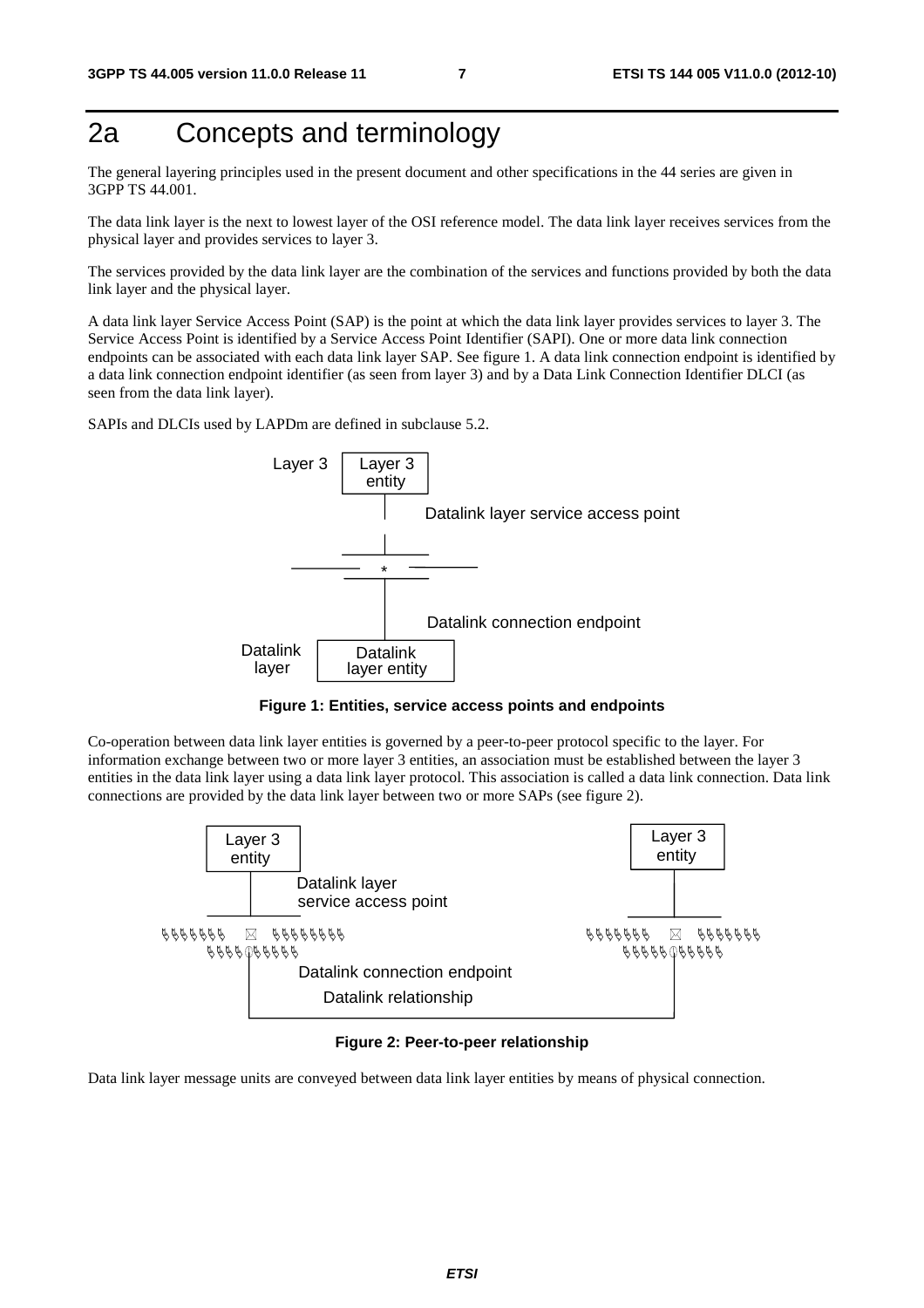Layer 3 requests services from the data link layer via service primitives. The same applies for the interaction between the data link layer and the physical layer. The primitives represent, in an abstract way, the logical exchange of information and control between the data link layer and its adjacent layers. They do not specify or constrain implementations.

The primitives that are exchanged between the data link layer and adjacent layers are of the following four types (see also figure 3).



NOTE: The same principle applies for data link layer-physical layer interactions.

#### **Figure 3: Primitive action sequence**

The REQUEST primitive type is used when a higher layer is requesting a service from the next lower layer.

The INDICATION primitive type is used by a layer providing a service to notify the next higher layer of activities related to the primitive type REQUEST.

The RESPONSE primitive type is used by a layer to acknowledge receipt, from a lower layer, of the primitive type INDICATION.

The CONFIRM primitive type is used by the layer providing the requested service to confirm that the activity has been completed.

The precise specification of Layer-to-layer interactions is given in 3GPP TS 44.006.

Information between peer entities and between entities in adjacent layers attached to the same SAP is transferred in two different types of message units:

- message units of a peer-to-peer protocol; and
- message units that contain layer-to-layer information concerning status and specialized service requests.

The message units of the layer 3 peer-to-peer protocol are carried by the data link connection. The message units containing layer-to-layer information concerning status and specialized service requests are never conveyed over a data link connection or a physical connection.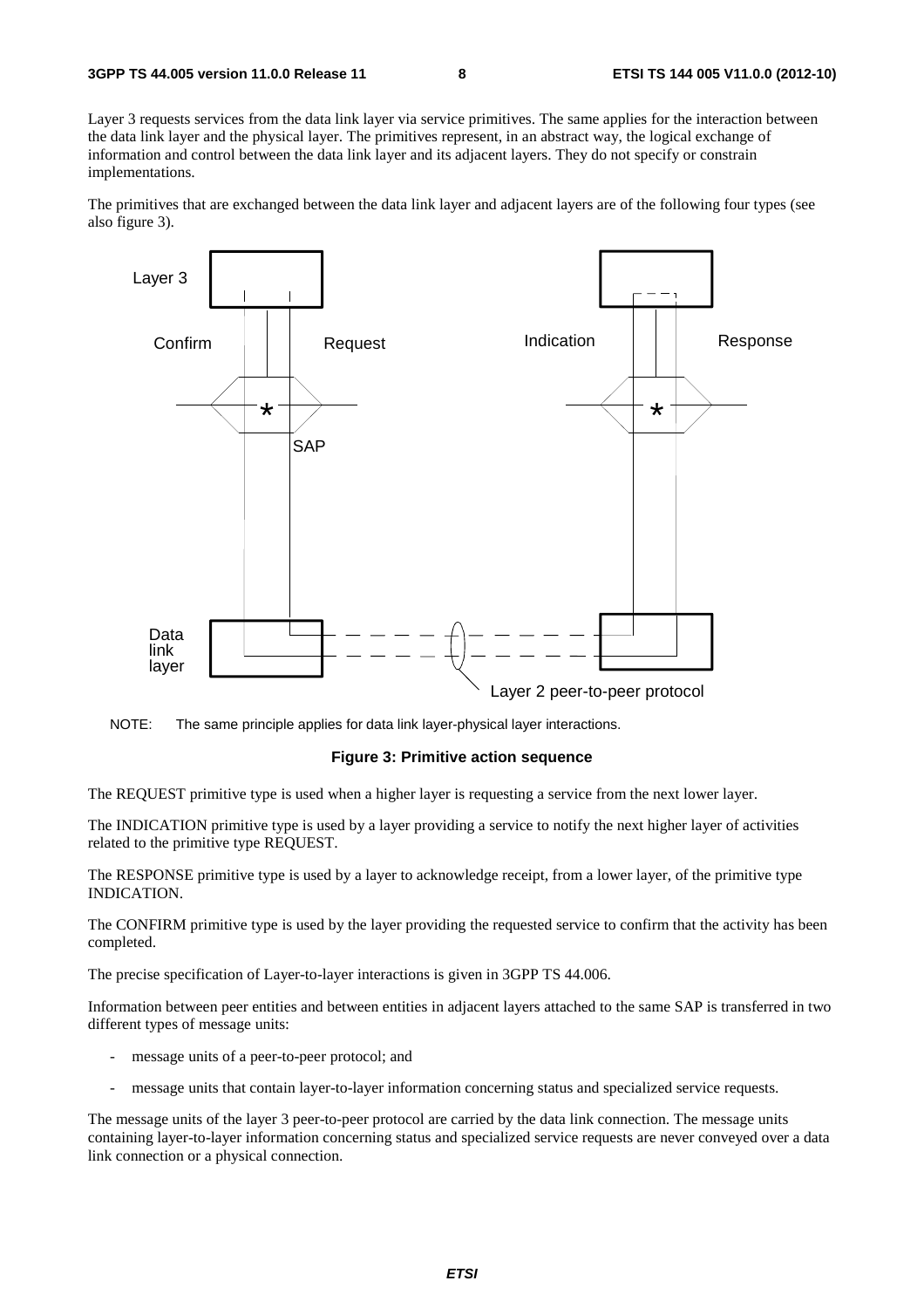#### **3GPP TS 44.005 version 11.0.0 Release 11 9 ETSI TS 144 005 V11.0.0 (2012-10)**

The present document introduces (see also figure 4):

- a) the peer-to-peer protocol for the transfer of information and control between any pair of data link layer service access points;
- b) the interactions between the data link layer and layer 3, and between the data link layer and the physical layer.



**Figure 4: Data link layer reference model** 

# 3 Overview description of LAPDm functions and procedures

# 3.1 General

The purpose of LAPDm is to convey information between layer 3 entities across the GSM PLMN radio interface using the Dm channel. Specifically LAPDm will support:

- multiple layer 3 entities;
- multiple physical layer entities;
- broadcast control channel (BCCH) signalling;
- paging channel (PCH) signalling;
- access grant channel (AGCH) signalling;
- dedicated control channel (DCCH) signalling.
- NOTE 1: The term "DCCH" designates a number of control channels (SDCCH, FACCH and SACCH) as defined in 3GPP TS 44.003.
- NOTE 2: The random access channel (RACH) does not utilise LAPDm. However, for the purpose of specification, the data link layer acts as a protocol interface between layer 3 and the physical layer also for random access.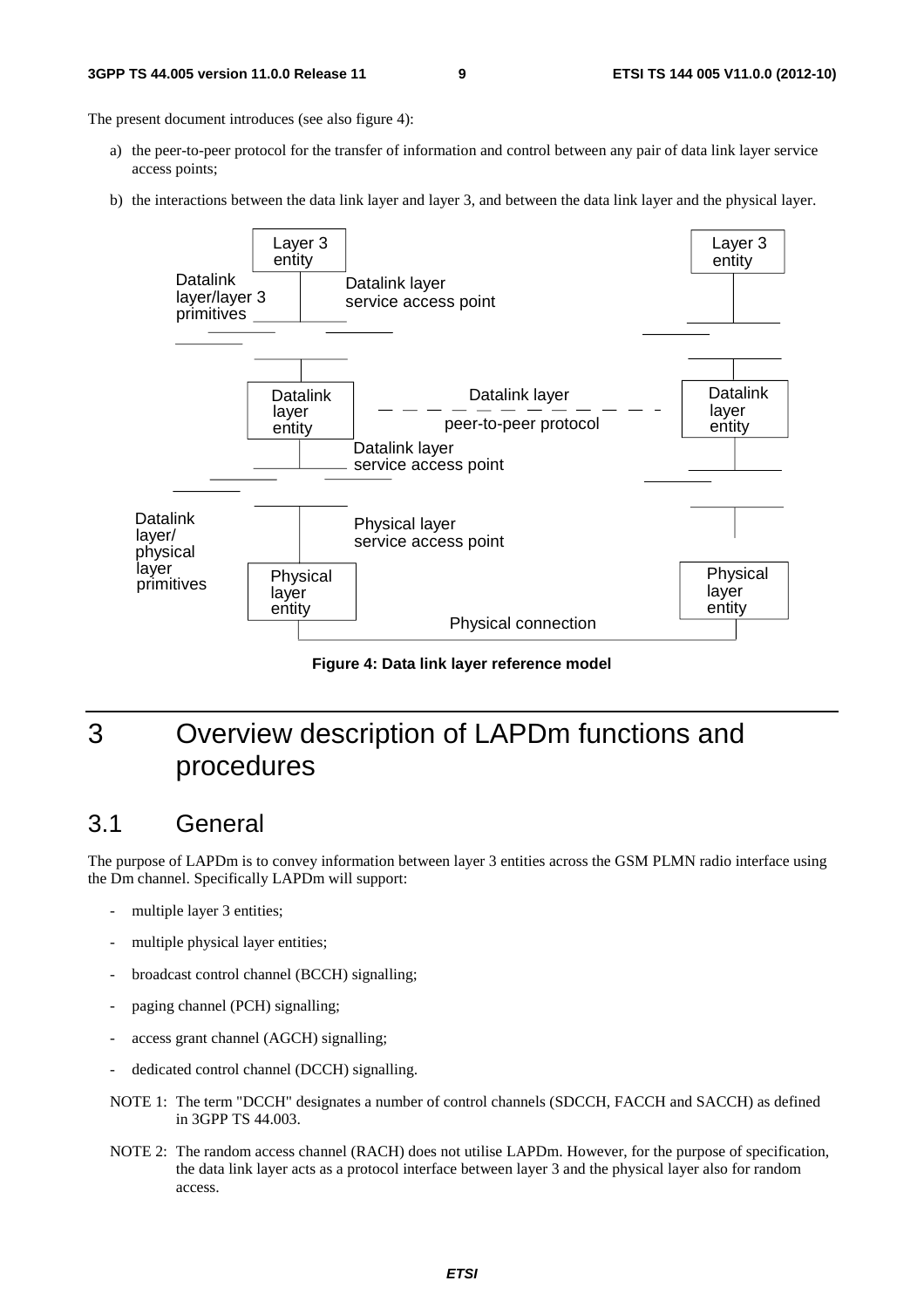The frame structure of data link layer messages is defined in 3GPP TS 44.006.

The Dm channel between a network and a specific MS may be distorted on several control channels, e.g. PCH, SDCCH and FACCH during a connection (See also 3GPP TS 44.003). Selection and activation of these channels is performed by layer 3.

LAPDm includes functions for:

- a) the provision of one or more data link connections on a Dm channel. Discrimination between the data link connections is by means of a Data Link Connection Identifier (DLCI);
- b) allowing recognition of frame types;
- c) allowing layer 3 message units to be passed transparently between layer 3 entities;
- d) sequence control, to maintain the sequential order of frames across a data link connections;
- e) detection of format and operational errors on a data link;
- f) notification to the layer 3 entity of unrecoverable errors;

NOTE 3: It is in the responsibility of layer 3 entity to recover from these errors.

- g) flow control; and
- h) contention resolution when establishing a data link after an access request has been made on the RACH.

Two types of operation of the data link layer are defined for layer 3 information transfer: unacknowledged operation and acknowledged (multiple frame) operation. They may co-exist on a Dm channel.

The BCCH and the (PCH + AGCH) will only support unacknowledged operation. The SDCCH, SACCH and FACCH will support both types of operation.

# 3.2 Unacknowledged operation

In unacknowledged operation, layer 3 information is transmitted in Unnumbered Information (UI) frames.

At the data link layer, the UI frames are not acknowledged. Flow control mechanisms and error recovery mechanisms are not defined.

Applicability of unacknowledged operation to different types of control channels is specified in subclause 6.1.

# 3.3 Acknowledged operation

In acknowledged operation, layer 3 information is transmitted in frames that are acknowledged by the receiving data link layer.

Error recovery procedures based on retransmission of unacknowledged frames are specified. In case of errors which cannot be corrected by the data link layer, a report is issued to the layer 3 entity. Flow control procedures are also defined.

Applicability of acknowledged operation to different types of control channels is specified in subclause 6.1.

Only one form of acknowledged information transfer is defined, i.e. multiple frame operation.

For multiple frame operation, layer 3 information is sent in numbered Information (I) frames. In principle, a number of I frames may be outstanding at the same time. However, for many applications (e.g. signalling) a window size of 1 is required. Multiple frame operation is initiated by a multiple frame establishment procedure using a Set Asynchronous Balanced Mode (SABM) command.

If an access request has been made on the RACH, the establishment procedure also contains functions for resolving any ambiguity that may arise as a result of this access method.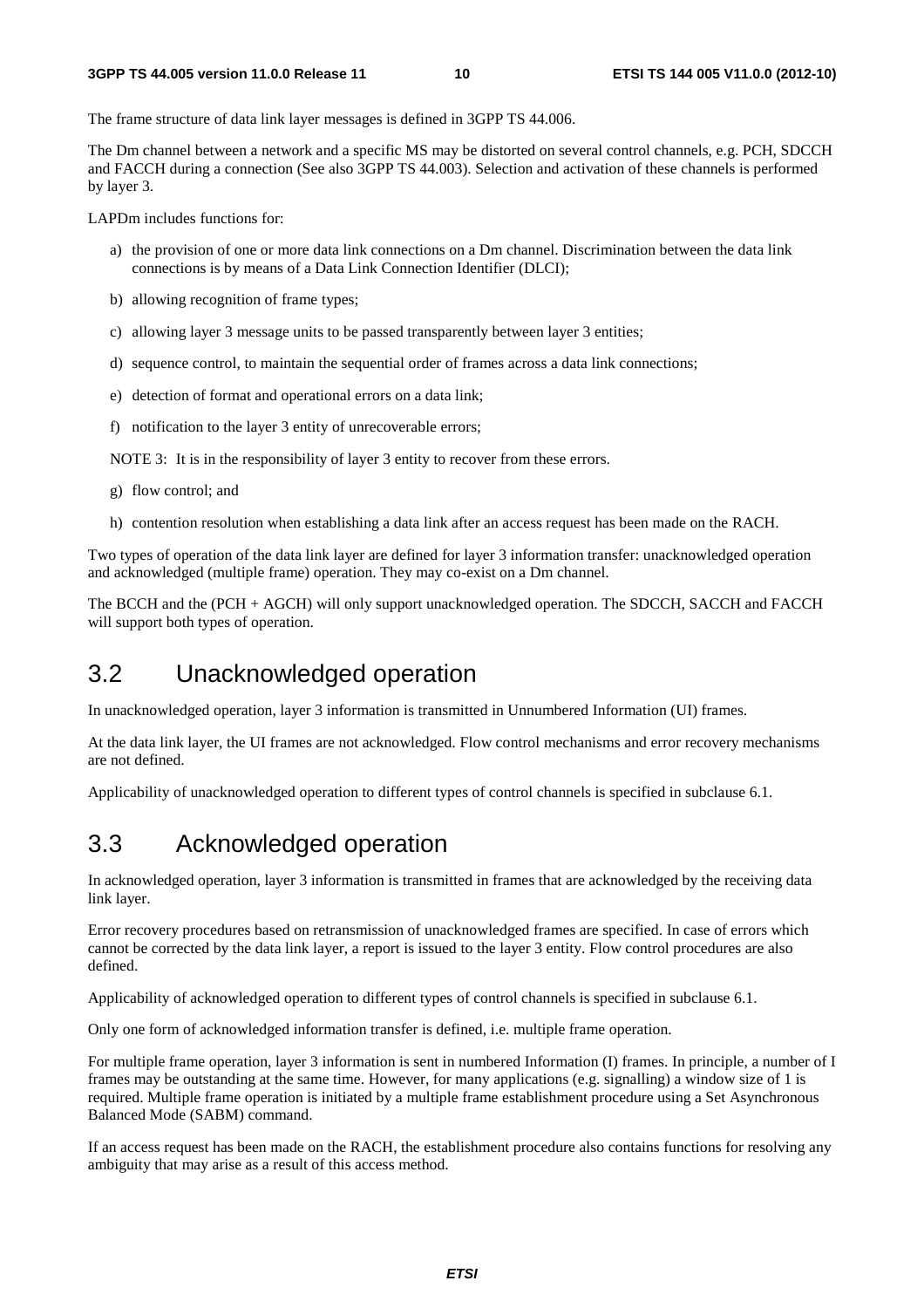### 3.4 Information transfer mode

### 3.4.1 Information transfer on the BCCH

The BCCH exists only in the network to MS direction and is used for broadcasting radio sub-system information to MSs. Only UI frames are sent on the BCCH.

### 3.4.2 Information transfer on the PCH + AGCH

These channels exist only in the network to MS direction. On the PCH + AGCH only unacknowledged operation is possible.

### 3.4.3 Information transfer on the DCCHs

On the DCCHs both unacknowledged operation and multiple frame operation are possible (see subclause 6.1). The type of operation required at any time is determined by layer 3.

# 3.5 Release of data links

Multiple frame operation may be released in the following ways:

- normal release by exchange of commands/responses. This type of release is initiated by layer 3;
- local end release, i.e. without exchange of commands/responses, initiated and controlled by layer 3;
- abnormal local end release, i.e. without exchange of commands/responses, commanded by layer 3.

The release mode is indicated by layer 3.

No release mechanism using exchange of commands/responses is defined for unacknowledged operation.

4 Service characteristics

# 4.1 General

The data link layer provides services to layer 3 and utilizes the services provided by the physical layer.

In the present document and 3GPP TS 44.006 the following general syntax is used for describing primitives.

XX - Generic Name - Type (Parameters).

where XX designates the layer providing the services. In the present document XX is DL and MDL for the data link layer and PH for the physical layer.

# 4.2 Services provided to layer 3

### 4.2.1 General

The specification of the interactions with layer 3 (primitives) provides a description of the services that the data link layer, plus the physical layer, offer to layer 3, as viewed from layer 3.

Two forms of information transfer services are associated with layer 3. The first is based on unacknowledged information transfer at the data link layer and the second service is based on acknowledged information transfer at the data link layer using multiple frame operation. Different information transfer services may co-exist on the same data link subject to restrictions imposed by the type of channel being used (see subclause 3.4).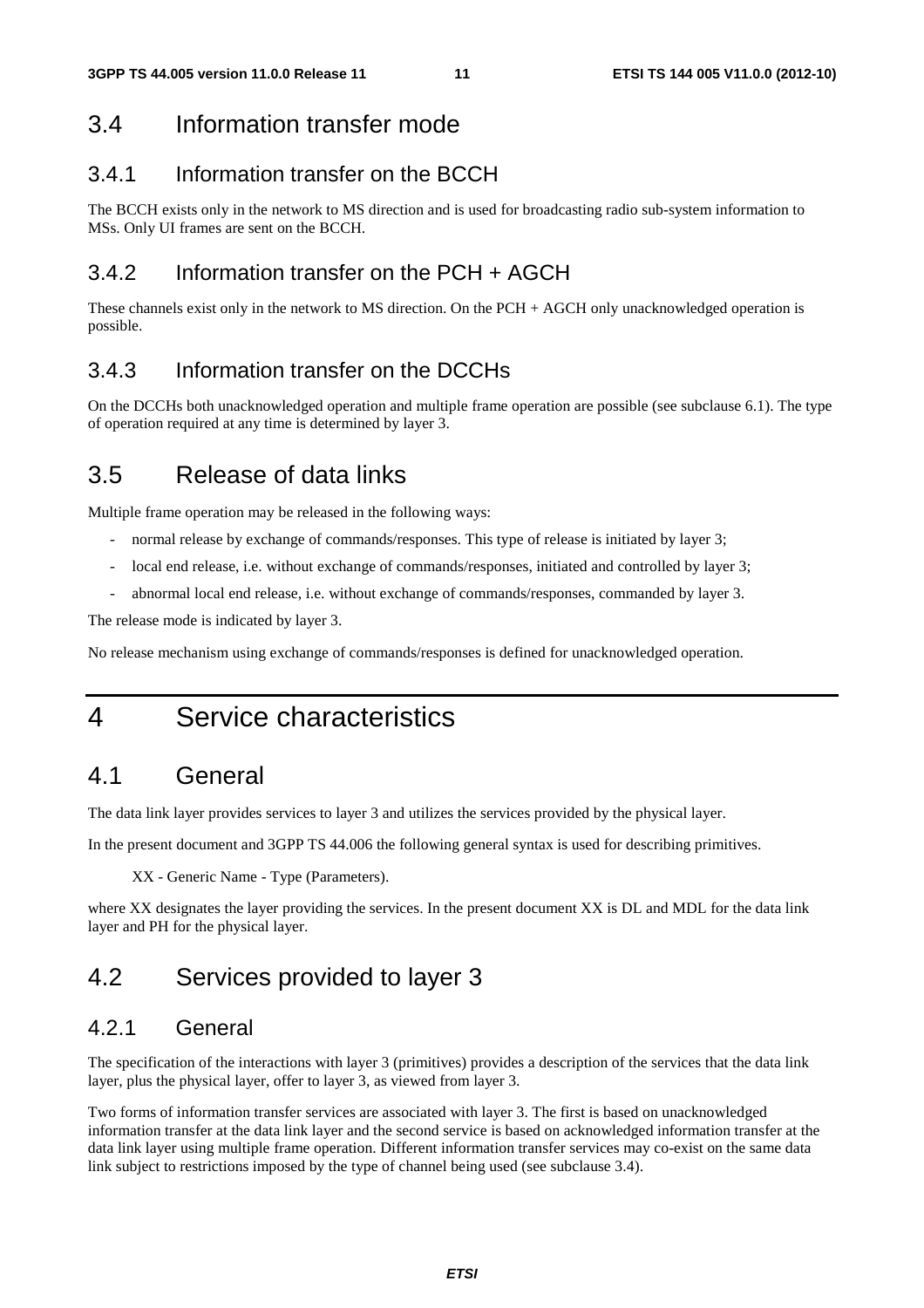In addition, the data link layer will pass primitives between the physical layer and layer 3 for random access operation on the RACH.

### 4.2.2 Priority

The priority between data links shall be as follows:

#### On SDCCH:

Highest priority:  $SAPI = 0$ ;

Lowest priority :  $SAPI = 3$ .

#### On SACCH:

 The priority arrangement on the SACCH must ensure that if a SAPI = 3 frame is awaiting transmission, two SAPI = 0 frames are not sent in consecutive SACCH frames. An exception is when Repeated SACCH is supported, where a SACCH block containing a  $SAPI = 0$  frame may be repeated in the next SACCH period (see 3GPP TS 44.006). In addition, for the mobile to network direction it must also be ensured that any SAPI = 3 frame is followed by at least one  $SAPI = 0$  frame.

### 4.2.3 Segmentation

For the acknowledged mode of information transfer the data link layer offers segmentation at the transmitter of layer 3 message units if the message unit is longer than the information field of the data layer frames. At the receiver the segmented layer 3 message units are concatenated such that the integrity of the layer 3 message unit is restored.

For unacknowledged operation the data link layer does not offer segmentation services.

### 4.2.4 Unacknowledged information transfer service

NOTE: In this case the information transfer is not acknowledged at the data link layer. Acknowledgement procedures may be provided at higher layers.

The characteristics of the unacknowledged information transfer service are summarized in the following:

- a) provision of a data link connection between layer 3 entities for unacknowledged information transfer of layer 3 message units;
- b) identification of data link connection endpoints to permit a layer 3 entity to identify another layer 3 entity;
- c) sending of frames in accordance with priority given to the message;
- d) no verification of message arrival within the data link layer.

The primitives associated with the unacknowledged information transfer service are:

#### DL-UNIT DATA-REQUEST/INDICATION

The DL-UNIT DATA-REQUEST primitive is used to request that a message unit be sent using the procedures for unacknowledged information transfer service; DL-UNIT DATA-INDICATION indicates the arrival of a message unit received by means of unacknowledged information transfer. Parameters associated with these primitives are the message unit, priority and the type of channel being used (BCCH, PCH + AGCH or specific type of DCCH).

### 4.2.5 Acknowledged information transfer services

One mode of acknowledged operation is defined, i.e. multiple frame operation.

The characteristics of this service are summarized in the following:

a) provision of a data link connection between layer 3 entities for acknowledged information transfer of layer 3 message units;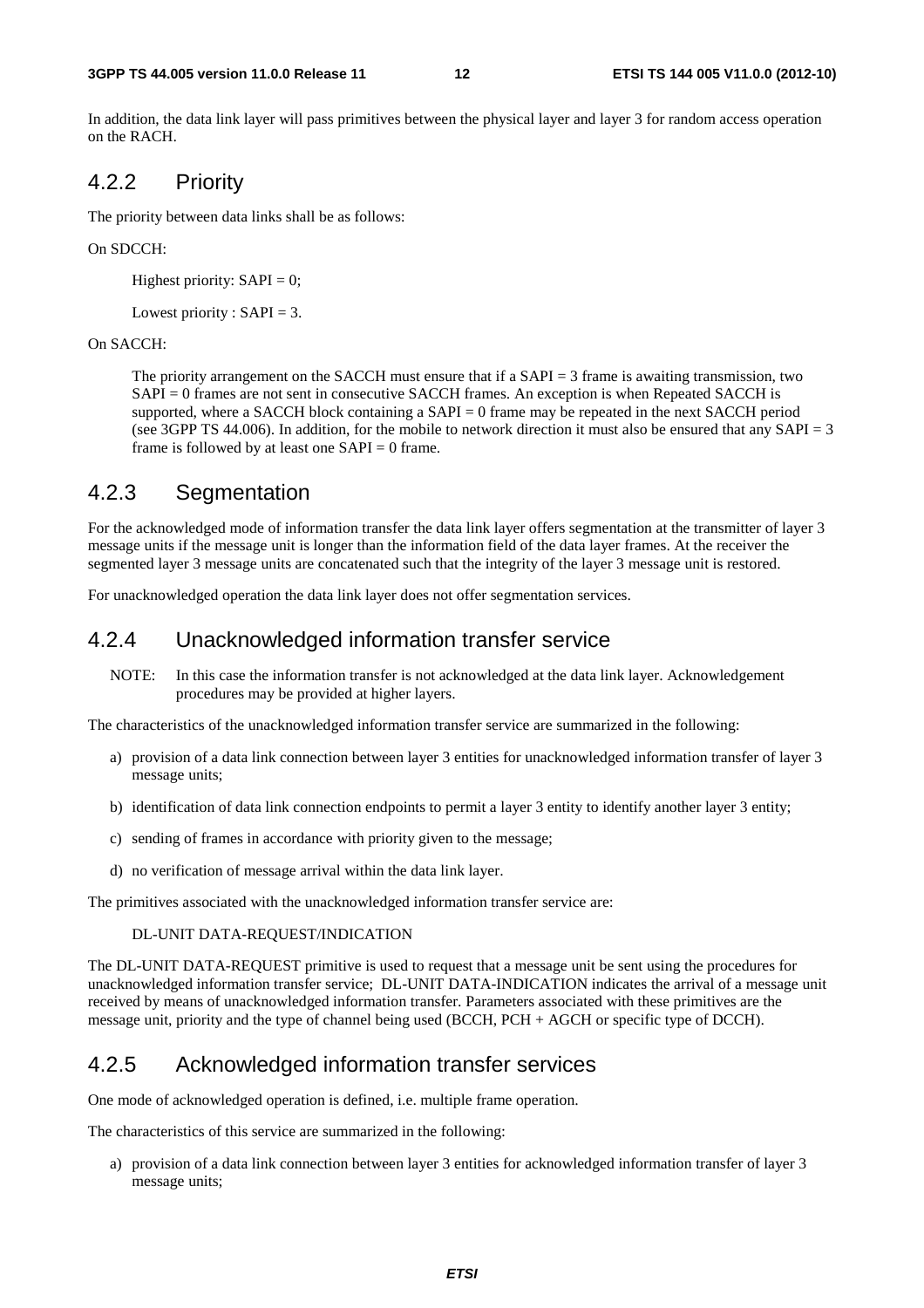- b) identification of data link connection endpoints to permit a layer 3 entity to identify another layer 3 entity;
- c) sequence integrity of data link layer message units in the absence of machine malfunctions;
- d) notification to the peer entity in the case of errors, for example, loss of sequence;
- e) notification to the layer 3 entity of unrecoverable errors detected by the data link layer;
- f) flow control;
- g) sending of frames in accordance with the indicated SAPI value (see also subclause 4.2.2);
- h) segmentation and concatenation control functions;
- i) suspension of the service during change of dedicated channels and resumption of service on the new channel without message loss  $(SAPI = 0$  only); duplication of messages which may occur are treated on layer 3  $(SAPI = 0$  only).
- j) prioritization of messages by a layer 3 entity with preemption of low priority messages by high priority messages (SAPI =  $0$  only).

The following list gives an overview of the primitives associated with the multiple frame acknowledged information transfer services (for detailed specification, see 3GPP TS 44.006):

a) Data transfer using I frames:

#### DL-DATA-REQUEST/INDICATION

 The DL-DATA-REQUEST primitive is used to request that a message unit be sent using the procedures for multiframe acknowledged information transfer. The DL-DATA- INDICATION primitive indicates the arrival of a message unit received by means of acknowledged information transfer. The parameters associated with these primitives are the message unit, the type of channel being used and, for a DL-DATA-REQUEST primitive, the message priority.

b) Establishment of multiple frame operation using the SABM command:

#### DL-ESTABLISH-REQUEST/INDICATION/CONFIRM

 These primitives are used to request, indicate and confirm the establishment of multiple frame operation between two data link layer entities. Possible parameters are the message unit, the establish mode and the type of channel being used.

c) Suspension of multiple frame operation:

#### DL-SUSPEND-REQUEST/CONFIRM

 These primitives are used in a MS to request and confirm the suspension of multiple frame operation while changing a dedicated channel. A possible parameter is the type of channel to be affected.

d) Resumption of multiple frame operation:

#### DL-RESUME-REQUEST/CONFIRM

 These primitives are used in a MS to request and confirm the resumption of multiple frame operation after it has been suspended (see paragraph c) above). Possible parameters are the message unit and the type of channel to be affected.

e) Restoration of multiple frame operation:

#### DL-RECONNECT-REQUEST/CONFIRM

 These primitives are used in a MS to request and confirm the restoration of multiple frame operation on the old channel after failure of the channel change. Possible parameters are the message unit and the type of channel to be affected.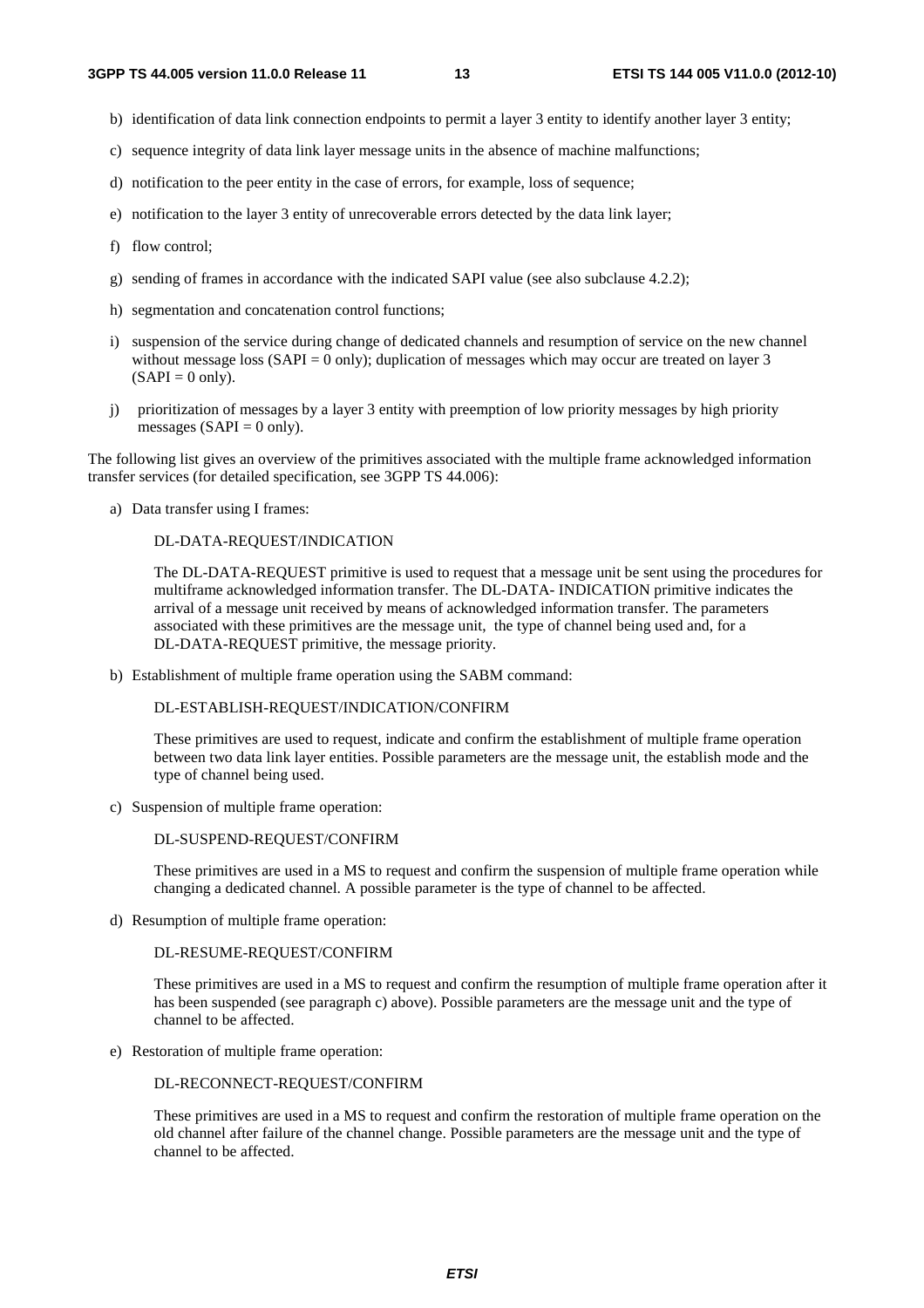f) Termination of multiple frame operation:

#### DL-RELEASE-REQUEST/INDICATION/CONFIRM

 These primitives are used to request, indicate and confirm an attempt to terminate multiple frame operation between two data link layer entities or an attempt to perform local end release. The parameters associated with this primitive are the type of channel and the release mode.

### 4.2.6 Random access procedure

The primitives associated with random access are:

#### DL-RANDOM ACCESS-REQUEST/INDICATION/CONFIRM

The DL-RANDOM ACCESS-REQUEST primitive is used in the MS to request the transmission of a random access burst. The DL- RANDOM ACCESS-CONFIRM primitive is used to notify layer 3 that the random access burst has been sent. The DL-RANDOM ACCESS-INDICATION primitive is used in the network to indicate the arrival of a random access burst. The parameter associated with the REQUEST primitives is the random access message unit. The parameters associated with the INDICATION primitive are the random access message unit and the time slot in which the random access burst was received. The parameter associated with the CONFIRM primitive is a message unit containing the number of the time slot in which the random access burst was sent.

# 4.3 Services required from the physical layer

The services provided by the physical layer are described in detail in 3GPP TS 44.004. They are summarized in the following:

- a) physical layer connection for transparent transmission of frames. The bits of a frame are to be delivered to the peer data link entity in the same order in which they were submitted to the physical layer by the sender;
- b) indication of the physical status of the Dm channel;
- c) transmission of data link layer message units in the same order as they were issued by the data link layer;
- d) provision of frame synchronization;
- e) provision of error protection to ensure a low residual bit error rate at the data link layer;
- f) transmission (in the MS) and reception (in the network) of random access bursts.

The primitives between the data link layer and the physical layer are:

a) Data transfer:

#### PH-DATA-REQUEST/INDICATION

 These primitives are used to request that a message unit be sent and to indicate the arrival of message unit. Parameters associated with these primitives are the data link layer message unit, the priority and the type of channel being used.

b) Random access:

#### PH-RANDOM ACCESS-REQUEST/INDICATION/CONFIRM

 The REQUEST primitive is used to request (in the MS) that a random access frame be sent and the INDICATION primitive is used to indicate (in the network) the arrival of a random access frame. A parameter associated with these primitives is the random access message unit. The CONFIRM primitive is used (in the MS) to confirm in which time slot the random access burst was sent.

c) Connection establishment:

#### PH-CONNECT-INDICATION

 This primitive is used to indicate that a specific physical resource has been established on the physical layer. The parameter associated with this primitive is the type of channel.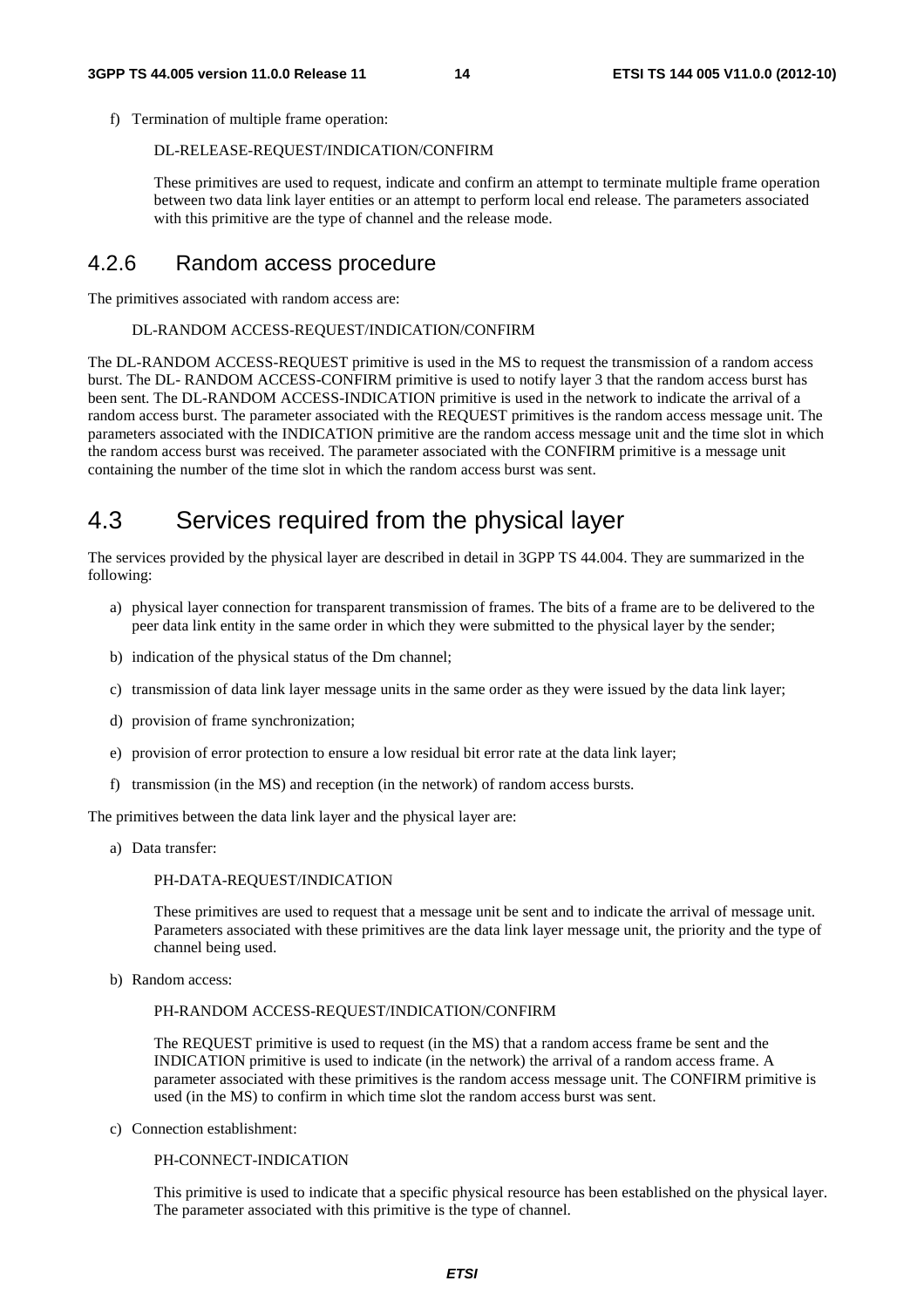#### **3GPP TS 44.005 version 11.0.0 Release 11 15 ETSI TS 144 005 V11.0.0 (2012-10)**

- NOTE: Activation of a physical resource is usually initiated by the layer 3 entity without involving data link layer entities.
- d) Transmission synchronization:

PH-READY-TO-SEND-INDICATION

 This primitive is used to enable the data link layer to synchronize to the next instant of physical transmission. The parameter associated with this primitive is the type of channel.

#### PH-EMPTY-FRAME-REQUEST

 This primitive is used by the data link layer instead of the PH-DATA-REQUEST primitive when no frame has to be sent after receiving the PH-READY-TO-SEND indication. The parameter associated with this primitive is the type of channel.

# 4.4 Administrative services

### 4.4.1 General description of administrative services

The data link layer entity supports several internal functions of the MS or the network not requiring layer 3 peer-to-peer information transfer. The functions provided by the data link layer are:

- error reporting between the data link layer and the layer 3 entity;
- abnormal release of the data link layer in case of protocol or other failures from which the data link layer cannot recover on its own.

The administrative functions and the interactions between the data link layer and the layer 3 entities are described in terms of service primitives.

### 4.4.2 Definition of primitives for administrative services

The primitives between the layer 3 entity and the data link layer for supporting administrative services are:

a) Error handling:

#### MDL-ERROR-INDICATION

 This primitive is used by the data link layer to indicate that there is an error in the data link layer procedures that cannot be resolved by normal exception handling procedures. Parameters associated with this primitive are the reason for error reporting and the type of channel.

b) Release:

#### MDL-RELEASE-REQUEST

 This primitive is used by the layer 3 entity to initiate abnormal local end release of a data link. Parameters associated with this primitive are indications of which data links are to be released and the reason for abnormal release.

# 5 Overview of data link layer structure

# 5.1 Functional composition

Figure 5 is an example of a functional block diagram of the data link layer in the MS. In the example the data link connection for all physical channels terminates at the SAP identified by SAPI = 0 and the data link connection for a SACCH when associated with a TCH, or a SDCCH otherwise, terminates at the SAP identified by SAPI = 3. Other arrangements are possible depending on the capabilities of the MS.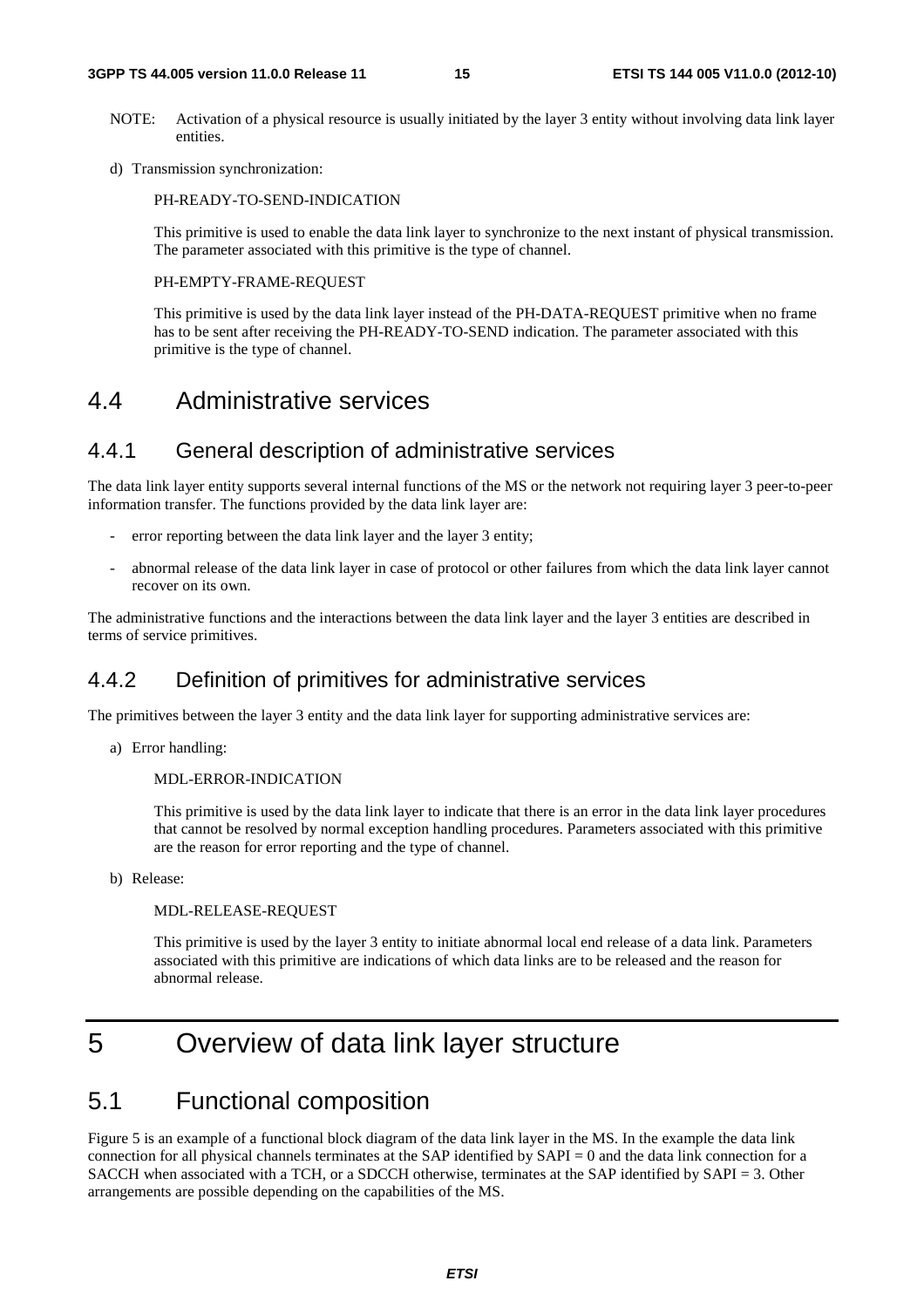The network will contain a similar arrangement with one (PCH + AGCH), SDCCH, SACCH, as required, for each active MS.

Figure 5 illustrates three procedural types: the data link procedure, the data link distribution procedure and the random access procedure.

# 5.2 Identification of data link end points

The data link endpoints are identified by a Data Link Connection Identifier (DLCI).

The DLCI consists of two elements:

- the Service Access Point Identifier (SAPI) which is carried in the address field of each frame;
- the type of control channel on which the data link connection is or is to be established. This information is not carried in frames between data link layer peer entities but is managed locally in each end system and is carried in primitives between the layers.

When a layer 3 message unit is to be sent, layer 3 will select the appropriate SAP and data link connection end point. Layer 3 will indicate to the data link layer which data link connection end point has been chosen.

When receiving a frame containing a layer 3 message unit, the data link layer will receive from the physical layer an indication concerning the type of channel on which the frame was received. This information together with the SAPI contained in the frame enables the data link layer to deliver the layer 3 message unit to the required data link connection end point of the indicated SAP.

The SAP takes a specific value for each of the following functions carried on the Dm channel:

- call control signalling, mobility management signalling, supplementary services signalling and radio resource management signalling information as defined in 3GPP TS 44.018 and 3GPP TS 24.010: SAPI = 0;
- short message services as defined in 3GPP TS 24.011:  $SAPI = 3$ .

Other functions requiring specific SAPI values may be defined in the future.

# 5.3 Data link procedure

There is at most one instance of the data link layer procedure for each SAPI on each type of channel supported on that SAPI.

For some combinations of SAPI and type of channel only a subset (e.g. unacknowledged operation) of the overall data link layer procedure is required.

The procedure analyses the control field and the length indicator field of the received frame (see 3GPP TS 44.006) and provides appropriate peer-to-peer responses and layer-to-layer indications. In addition, it analyses the data link layer service primitives and transmits the appropriate peer-to-peer commands and responses.

The procedure also performs segmentation and concatenation of layer 3 message units.

# 5.4 Data link distribution procedure

This procedure is only required if there are more than one SAPI supported on a channel associated with a specific MS.

The procedure analyses the address field of a received frame and the type of physical channel contained in the primitive received from the physical layer. It then distributes the frames to the appropriate data link procedure block.

On frame transmission, the procedure delivers the frames to the required channel after layer 3 has established the respective association between the channel and its physical parameters. The procedure also provides for resolution of conflicts between the various data link procedure blocks on the same physical channel. The conflict resolution is based on the SAPI and the priority requested by layer 3 (see also note to subclause 4.2.2).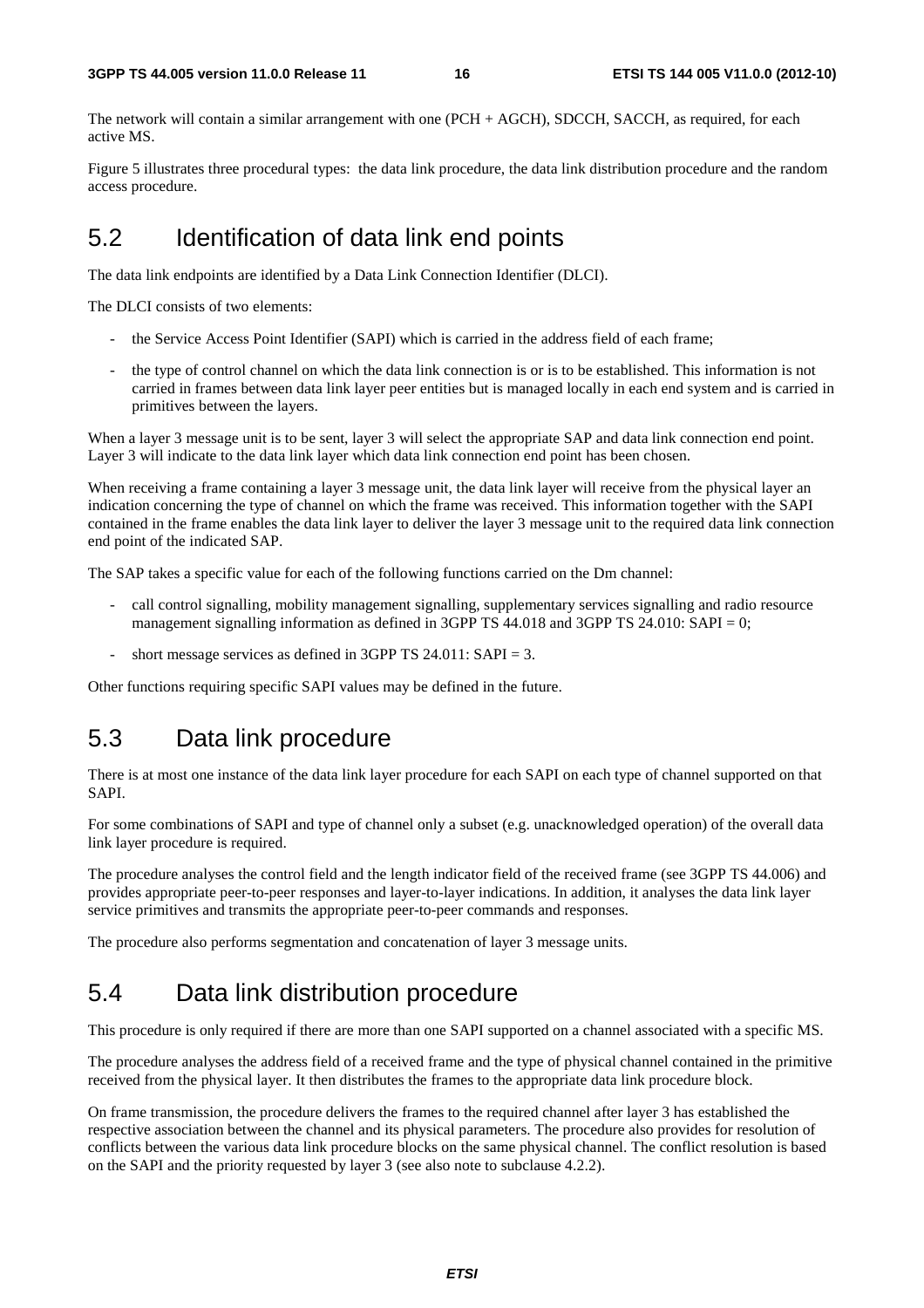# 5.5 Random access procedures

This procedure is used for data links on the random access channel (RACH). The procedure in the MS formats the random access frames and initiates transmission of them. The procedure in the network receives the random access frames and provides the appropriate indication to layer 3.



MF = multiple frame

**Figure 5: Example of the data link layer configuration in the MS** 

# 6 Specific requirements

# 6.1 Mode of operation and allowed SAPIs

The various types of channels shall support SAPIs and modes of operation as follows.

| Type of channel             | $SAPI = 0$                      | $SAPI = 3$                      |
|-----------------------------|---------------------------------|---------------------------------|
| <b>BCCH</b>                 | Unacknowledged                  | Not supported                   |
| СССН                        | Unacknowledged                  | Not supported                   |
| <b>SDCCH</b>                | Unacknowledged and acknowledged | Acknowledged                    |
| SACCH associated with SDCCH | Unacknowledged                  | Not Supported                   |
| SACCH associated with TCH   | Unacknowledged                  | Unacknowledged and Acknowledged |
| <b>FACCH</b>                | Unacknowledged and acknowledged | Not supported                   |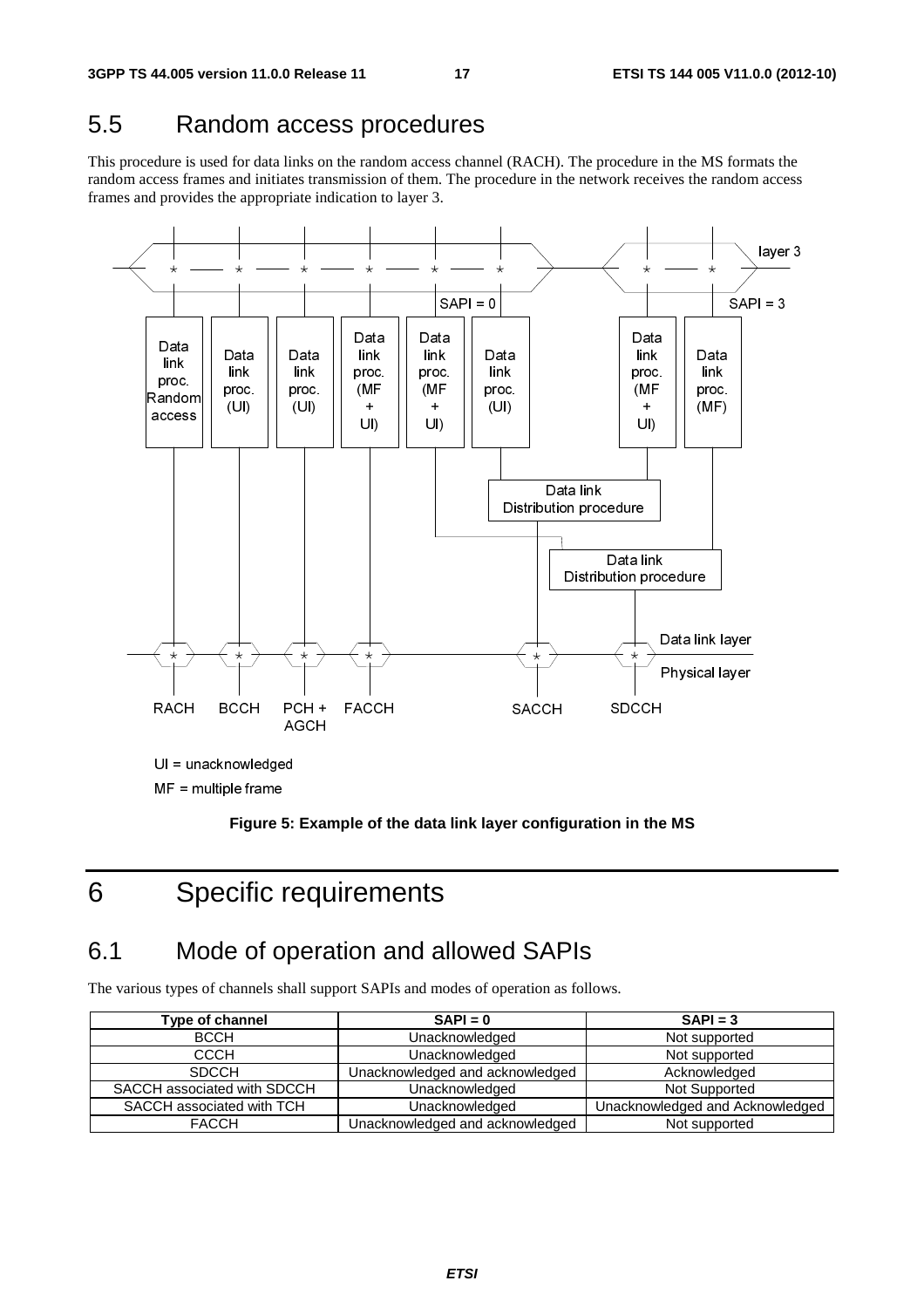# 6.2 Acknowledged mode of operation

### 6.2.1 Window size

The window size, k (see 3GPP TS 44.006), shall be:

- for  $SAPI = 0, k = 1;$
- for  $SAPI = 3, k = 1$ .

Other SAPIs, for further study.

# 6.2.2 Processing capacity

The processing capacity of the MS and the network shall be big enough to avoid that the data link layer entities enter the receiver busy state for  $SAPI = 0$ .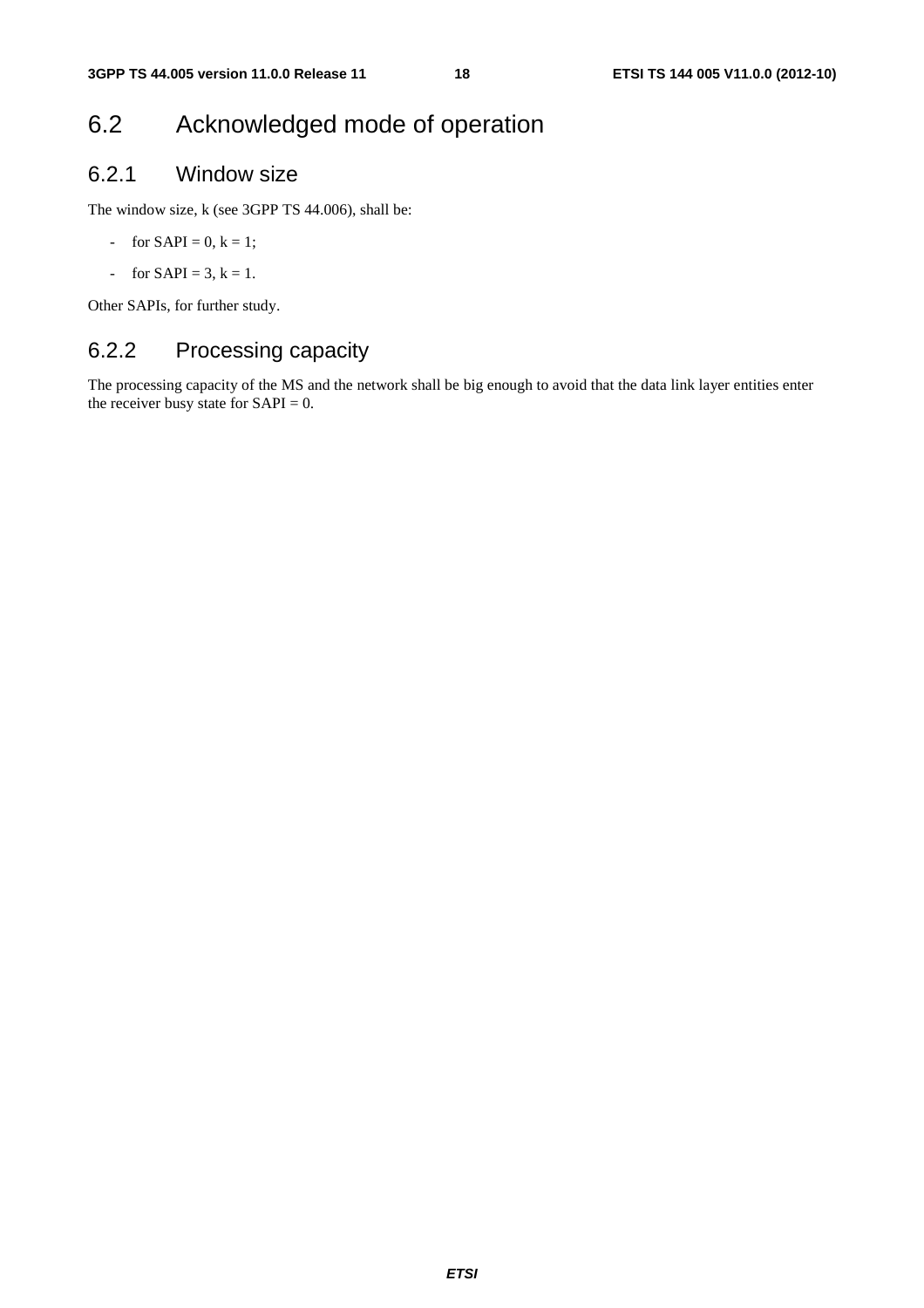# Annex A (informative): Change History

| ' Meetina<br><b>Date</b> | <b>Doc</b> | СR | Rev | <b>Subiect/Comment</b>                       | New |
|--------------------------|------------|----|-----|----------------------------------------------|-----|
| September<br>2012        |            |    |     | 10.0.0<br>Version<br>based<br>version<br>.on |     |